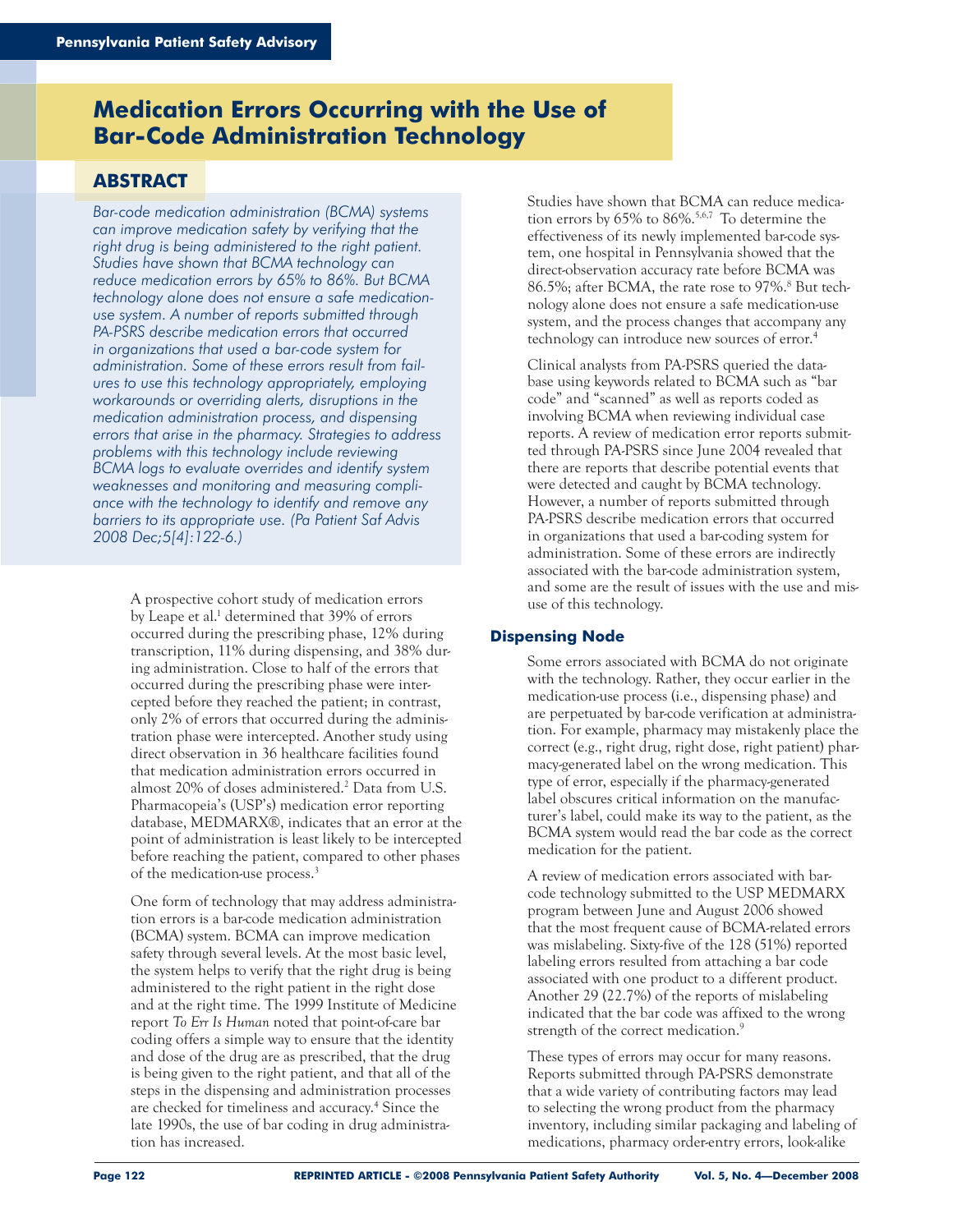names, and selection of the right drug but wrong concentration. For example, consider the following reports.

*A patient was due to have hydrogen peroxide applied to her face. The medication was obtained from the medication room, as sent up from pharmacy. It was labeled correctly, but the bottle was magnesium citrate. The label was placed partially covering the magnesium citrate label. This would not have been picked up from scanning because staff scans the label.* 

*Lamictal® (lamotrigine) 150 mg [orally twice daily] was ordered for a patient, but was transcribed into the [BCMA] system as lamivudine 150 mg po bid by the pharmacy. Both the bar code and Pyxis scanned correctly due to order being verified by nurse as correct drug. Error noticed by doctor when reviewing medication list.* 

*A patient was ordered for a "now" dose of Thorazine (chlorpromazine) 25 mg. The pharmacy filled the order and dispensed Librium® (chlordiazepoxide) 25 mg. The nurse used the electronic scanner, and the device indicated a "wrong drug" error. The nurse looked at the drug, thought the name was correct, and overrode the device and administered the incorrect medication.*

*Vancomycin was dispensed for a neonate in a syringe labeled with the ordered dose, but with the wrong concentration of drug. The medication scanned correctly in [BCMA], since label with correct information. The error was discovered by pharmacy. The doses were retrieved from the floor.* 

In order to maximize the safety mechanisms that BCMA technology provides, medications need to be packaged in unit-dose or ready-to-use formats. However, the availability, or lack thereof, of manufacturer-supplied, bar-coded unit dose medications does not fully support this. Although the U.S. Food and Drug Administration requires bar codes on containers, it does not require that unit-dose containers be available for all medications. As a result, unit-dose packaging of some established products has been discontinued. Fully implementing a BCMA system, therefore, may involve repackaging many medications and relabeling each dose with a bar code. This may include the purchasing of automated repackaging equipment, increasing pharmacy staff, providing adequate space within the pharmacy to prepare these medications, and implementing a verification process to ensure that the bar code is correct and readable by the same scanners and database used by the nurses on the patient care units. In addition, some pharmacies do not prepare medications in a patient-specific ready-to-use form—for example, breaking tablets in half before unit-dosing the products for "half-tablet" orders or providing patient care areas with bulk bottles of liquid medications from which a nurse is required to measure a dose. In the following report submitted through PA-PSRS, a whole tablet was

administered to a patient when only one half of a tablet was ordered.

*Nurse scanned Bumex® (bumetanide) 1 mg tab but forgot to break tab prior to administering 0.5 mg dose ordered; wrong dose error. The vital signs were monitored and serum electrolytes were rechecked.*

#### **Administering Node**

BCMA technology can improve medication safety through several levels of functionality. At the most basic level, the system helps verify that the right drug is being administered to the right patient in the right dose and at the right time. When one of these items does not match, most systems alert the practitioner before administration. Alerts can also be generated when patients do not have an active order or are allergic to the scanned medication. However, problems may occur despite the display of an alert. Examples of reports submitted through PA-PSRS in which these alerts signaled a problem, yet an error occurred, include the following:

*Nurse was assisting another nurse by giving a patient a dose of insulin. The nurse scanned and administered the insulin despite [BCMA] firing a "no order in system" warning. The insulin was given to wrong patient.*

*Patient who was on weight-based heparin protocol was ordered "No Bolus Ever" by the physician. [BCMA] fired a "no order in system" alert, but the nurse continued and administered bolus. No untoward reaction was reported.*

*[Morning] dose of Avandia® (rosiglitazone) administered early by the night shift nurse. Student nurse noted Avandia dose on [BCMA] worksheet and administered second dose. [BCMA] displayed appropriate "early dose" and "exceeding maximum daily dose" warnings; student proceeded through warnings and administered dose.*

*Patient's order for Cardizem® (diltiazem) 120 mg four times a day was discontinued, and the dose was changed to 60 mg every six hours. The pharmacy entered the transcribed orders into the [BCMA] systems, awaiting confirmation by the nurse. The nurse administered the 120 mg dose, despite an alert from [BCMA] that stated the medication was discontinued and that there were medications that required confirmation. The nurse then confirmed orders and administered 60 mg dose within 2 hours of 120 mg dose. No untoward reaction was reported.* 

Alerts that are generated by BCMA systems often may not be noticeable. For example, a system may generate a visual display of the alert but not provide a distinct auditory alert. If a nurse does not look at the screen for any alerts after scanning a patient's wristband and/or bar-coded medications, errors will ensue. Additionally, the alerts are not hard-stops, meaning that the system does not physically stop a practitioner from proceeding with scanning or administering a medication. The alert is merely a warning that may or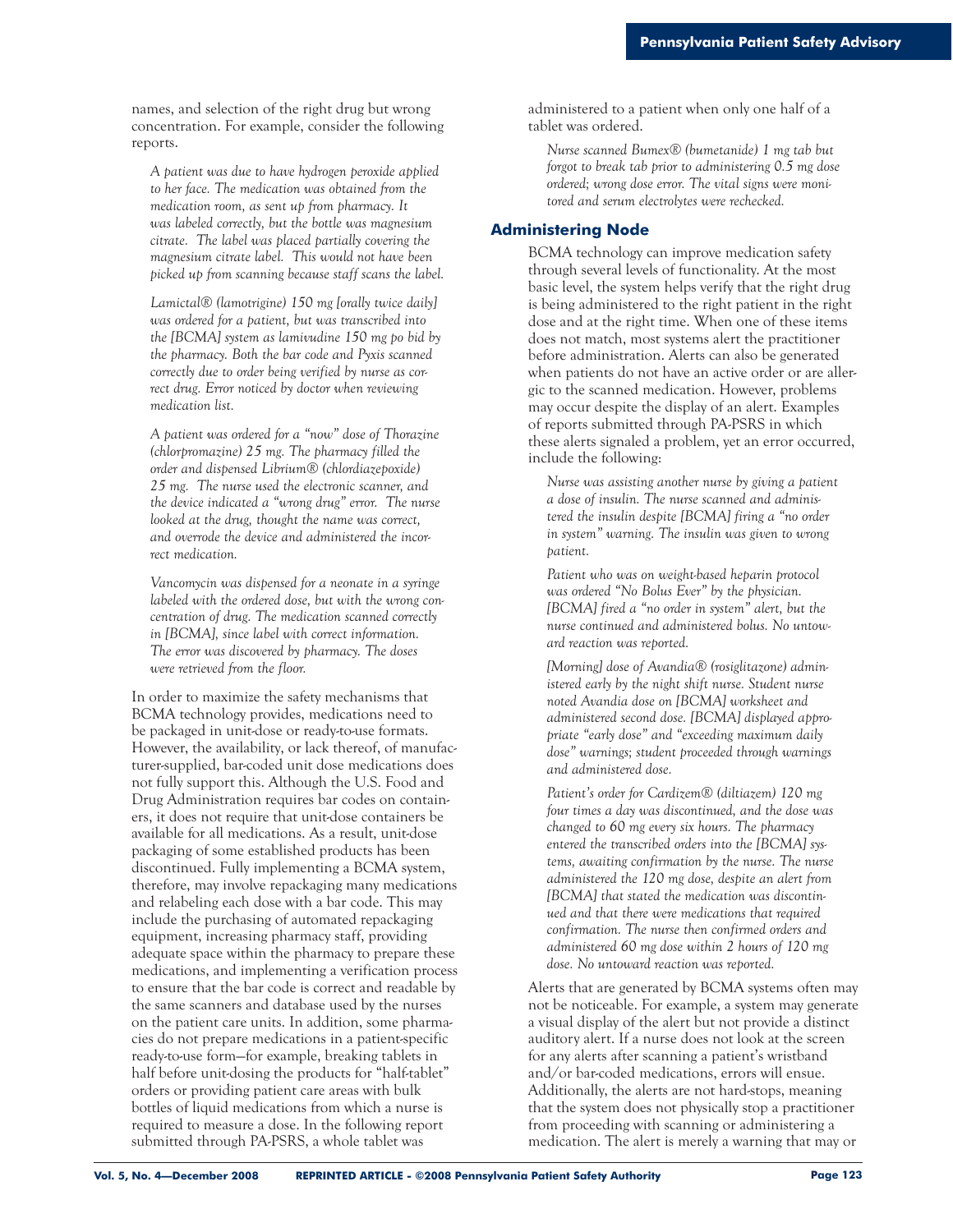may not require a simple key stroke (e.g., hitting the "Enter" key on a keyboard) to override. One Pennsylvania facility submitted the following report through PA-PSRS that illustrates this.

*A nurse drew up a medication for a patient in another room and mistakenly administered the medication to [another] patient. The [nurse] scanned each medication; however, the nurse went into the wrong room, scanned the patient's bar code, and did not check the screen prior to giving medication to the patient. The screen did verify that it was the wrong patient. The patient received three incorrect medications.* 

Problems have also occurred when other processes surrounding medication administration have broken down. Although the steps directly involved with the scanning of the medication and patient may be completed, errors can be introduced if distractions occur or medications are laid down after the scanning process. Patients in Pennsylvania have received the incorrect medication or dose due to these types of process breakdowns, as evident from the following PA-PSRS reports.

*Nurse pulled Unasyn® (ampicillin and sulbactam) 1.5 mg to hang for patient's dose. She scanned the medication and the patient's wristband appropriately. The nurse put down the medication on the medication cart to answer a call bell. She returned to the medication cart within approximately five minutes, took the medication into the wrong patient room, and hung on wrong patient.* 

*Nurse removed morphine syringe for patient-controlled analgesia (PCA) to change the PCA pump since the previous syringe was empty. The doctor wrote an order for "sodium bicarbonate [intravenous] IV push x1." The nurse scanned the sodium bicarbonate per protocol, but after scanning the patient and the medication, the nurse picked up PCA morphine syringe and administered morphine to patient instead of the sodium bicarbonate. The nurse began to scan the morphine PCA syringe to change PCA and then realized that morphine was given.* 

*A patient with diabetes was to receive 4 units of regular insulin per sliding scale insulin coverage, but the patient received 10 units of regular insulin and 20 units of NPH insulin that was intended to be given to the patient's roommate. The nurse drew both insulin doses from the automated dispensing cabinet and had properly labeled the syringes by bar coding them. Prior to administering the insulin, she scanned the patient and the syringe. She then obtained an alcohol swab, picked up the wrong syringe, and administered the wrong dose to the patient. The nurse immediately realized her mistake and notified the physician.* 

#### Failure to Scan Medications

The effectiveness of bar coding technology in safeguarding patients is limited by the extent to which it is correctly and consistently used at the bedside by each clinician administering medications. In a study

of the 85 facilities under the Hospital Corporation of America facilities using BCMA in June 2004, only 64% of patient armbands were scanned and only 86% of medication labels were scanned.10 Many reports submitted through PA-PSRS suggest that some medications and patient armbands continue to not be scanned.

*A nurse found Brevibloc® (esmolol) to be infusing instead of a heparin infusion as ordered. Heparin was ordered to be resumed, and the nurse started wrong infusion. The nurse did not scan medication.*

*Nurse connected peripherally inserted central catheter line to central venous pressure transducer as ordered but used a heparin flush bag on patient with HIPA (+) [sic] history instead of normal saline flush. Nurse did not scan heparin bag into [BCMA] prior to administration so allergy alert could not fire.*

*Phenylephrine drip [was found] infusing at 35 mL/hour instead of ordered insulin drip at 7 units/hour (35 mL/hour). When hanging new bag of insulin, nurse failed to scan bar code into [BCMA] and hung wrong medication. There was no adverse effect to blood pressure or glucose noted.*

*Altace® (ramipril) was given in the morning by the nurse but was not scanned or documented into [BCMA] system. Later, another nurse noted that the medication was still profiled for administration on [BCMA], and she also administered the medication, which resulted in an extra dose error.* 

*The patient's bedtime medications were given but were not immediately recorded into the [BCMA] system because the nurse was suddenly called to a code blue elsewhere. Another staff member, in an effort to assist, checked to see if the patient's medications were given, saw that they had not been scanned, and assumed they were not given. The medications were administered a second time at bedtime resulting in an extra dose.*

Why practitioners choose not to use this technology when giving medications is a key question to ask in order to maximize the impact BCMA can have on medication safety. To determine the factors that influenced the bar-code verification undertaken by nurses during medication administration, one Dutch hospital asked the nurses why the bar-code system was not always used. The five most frequently cited reasons for not verifying bar codes were difficulties in scanning bar codes on the medication labels, lack of awareness of bar codes on medication labels, delays in responses from the computerized system, shortage of time, and administration of medication before prescription.<sup>11</sup>

#### Workarounds and Overrides

A workaround is a method of accomplishing an activity when the usual system/process is not working well.12 While a workaround provides a temporary solution to the immediate problem, it is also an indication that the system may need improvement. To save time, nurses may work around the safety features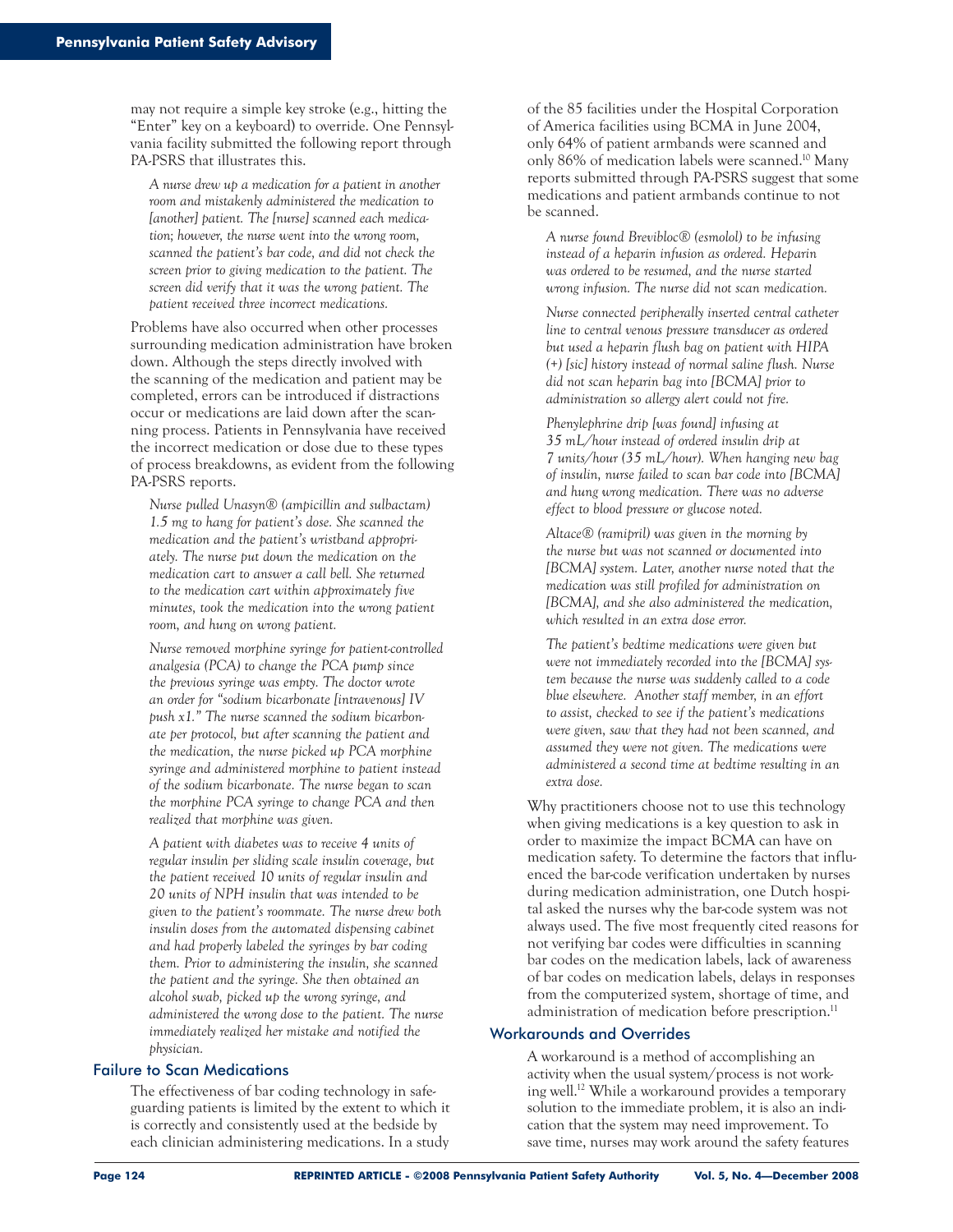of a BCMA system. For example, nurses may type the patient's Social Security number (which can be used as a patient identifier) into the system rather than scanning the patient's wristband. This avoids perceived difficulties (e.g., a damaged bar code, the curvature of the band on patients with small wrists) in scanning the wristband. Other examples of workarounds used to identify patients include keeping a second set of printed patient wristbands on a ring for scanning in the medication room or patient bedside or affixing the patient wristband to the bedside rather than on the patient to expedite scanning (e.g., when a new IV bag is hung and the patient is asleep).

Like automated dispensing cabinets (ADCs), BCMA systems allow overrides in case medications need to be administered in an emergency. All caregivers administering medications must understand that using an override bypasses the important safety checks. One workaround identified by the Institute for Safe Medication Practices (ISMP) that led to an error involved an order for digoxin elixir, which was stocked on the patient care unit as a 60 mL (0.05 mg/mL) multidose bottle (the usual dose is 0.125 to 0.25 mg [2.5 to 5 mL]).13 The nurse misinterpreted the dose of digoxin elixir as *60 mL*. In addition, she accidentally retrieved a bottle of doxepin (an antidepressant) from unit stock and attempted to administer a 60 mL dose of what she thought was digoxin. Scanning the bar code on the bottle of doxepin generated an error window on the electronic medication administration record screen stating "drug not on profile," but the nurse did not investigate the warning. Instead, she manually entered the doxepin national drug code (NDC), overriding the digoxin NDC that had been entered by the pharmacy. The result was administration of 60 mL doxepin to the patient.

Another example of a workaround includes a failure to scan every tablet or capsule included in a patient's dose. A number of reports have been submitted by Pennsylvania facilities that illustrate this at-risk behavior.

*A nurse withdrew the incorrect amount of Dolophine® (methadone) tablets from the ADC and administered the medication. The nurse scanned one tablet and manually entered the prescribed dose in [BCMA] instead of scanning each individual tablet until the total prescribed dose was obtained.* 

#### **Risk Reduction Strategies**

New technology will not be a panacea for medication errors, but it can provide safeguards not possible with fully manual processes. Organizations may consider some of the following steps to maximize BCMA's impact on medication safety.

■ Analyze BCMA logs, and evaluate all overrides to identify system weaknesses and areas in need of process improvement.

#### **Failure Modes in the BCMA Process**

Examples of failure modes that can occur during the bar-code medication administration (BCMA) process include the following:

- Medication does not come packaged as barcoded unit-dose product
- Pharmacy does not scan products arriving in pharmacy for readability
- Pharmacy applies correct label with bar code to wrong product
- Drugs not available in ready-to-use unit-doses for nurse (e.g., tablets not broken in half)
- Nurse fails to scan patient
- Nurse fails to scan medication
- Bar code on patient and/or medication is unreadable
- Patient wristbands are not on patients but other locations (e.g., clipboards, med rooms)
- Nurse overlooks alert displayed on computer screen
- Nurse overrides alert without investigating its cause
- Monitor and measure compliance with the technology to identify and remove any barriers to the safe and appropriate use of BCMA.
- Conduct focus groups and satisfaction surveys to solicit nursing feedback.
- Conduct executive rounds and direct observation of medication administration to help identify and correct workarounds. Keeping an open door policy will allow staff opportunities to discuss barriers and workarounds. The nurse executive should encourage staff participation in the continuing process improvement activities that follow the implementation period.10
- Dispense patient-specific doses with bar codes whenever possible. This includes half tablets, oral syringes that contain the exact dose of an oral solution, and IV syringes that contain the patient's exact dose.
- Scan all medications upon arriving in the pharmacy to verify that the bar code is part of the current database, and scan medications before dispensing.
- Develop a mechanism to alert pharmacy when there is a problem scanning medications on the patient care units.
- Computer screens that display patient information, including allergies and medication lists, should be positioned so that they can be easily viewed and read by nurses.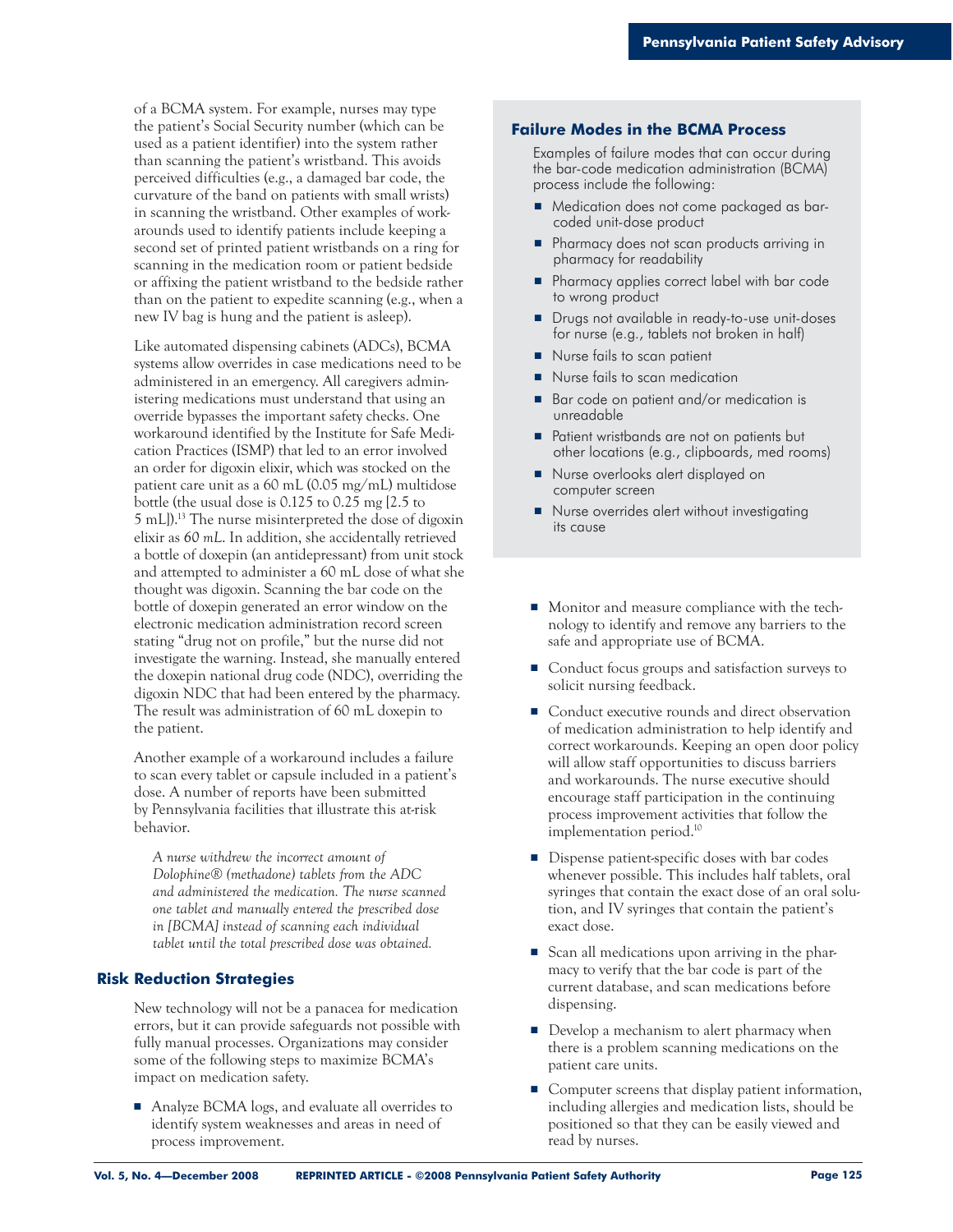- Bar-code label equipment, including printers and batteries, must be continually checked for accuracy and readability and undergo routine preventive maintenance by information technology (IT) or biomedical staff.13
- Do not have healthcare clinicians view the verification that BCMA provides as a nice but unnecessary feature. The alerts that arise from the system should not be allowed to be bypassed without serious consideration. For every error like those described above, many more have been prevented because BCMA has been employed. There is little doubt that BCMA can save lives if properly implemented *and* used appropriately.
- For those organizations that plan on introducing BCMA into their facilities, conduct a readiness assessment or other proactive risk assessment to gain commitment and create enthusiasm for BCMA, identify challenges and plan accordingly, and remedy process problems before implementation. A bar-code readiness assessment tool is available free of charge from ISMP. To obtain a copy, visit: http://www.ismp.org/selfassessments/ barcoding.asp.
- Establish a multidisciplinary team, including nursing, IT, and pharmacy staff, as well as frontline practitioners, to determine best practices and guide implementation.

#### **Notes**

- 1. Leape LL, Bates DW, Cullen DJ, et al. Systems analysis of adverse drug events. ADE Prevention Study Group. *JAMA* 1995 Jul 5;274(1):35-43.
- 2. Barker KN, Flynn EA, Pepper GA, et al. Medication error observed in 36 health care facilities. *Arch Intern Med* 2002 Sep 9;162(16):1897-903.
- 3. Hicks RW, Cousins DD, Williams RL. *Summary of information submitted to MEDMARX in the year 2002.* [annual report]*.* Rockville (MD): USP Center for the Advancement of Patient Safety, 2003.
- 4. Kohn LT, Corrigan JM, Donaldson MS, eds. *To err is human: building a safer health system*. Washington (DC): National Academy Press; 1999.
- 5. Malcolm B, Carlson RA, Tucker CL, et al. Veterans Affairs: eliminating medication errors through point-ofcare devices. Paper presented at: Healthcare Information and Management Systems Society Conference; 2001 Apr; Dallas (TX). Vol. 2 (Session 73): 218–26.
- 6. Puckett F. Medication-management component of a point-of-care information system. *Am J Health Syst Pharm* 1995 Jun 15;52(12):1305-9.
- 7. Johnson CL, Carlson RA, Tucker CL, et al. Using BCMA software to improve patient safety in Veterans Administration Medical Centers. *J Healthc Inf Manage* 2002 Winter;16(1):46-51.
- 8. Paoletti RD, Suess TM, Lesko MG, et al. Using bar-code technology and medication observation methodology for safer medication administration. *Am J Health Syst Pharm* 2007 Mar 1;64(5):536-43.
- 9. Cochran GL, Jones KJ, Brockman J, et al. Errors prevented by and associated with bar-code medication administration systems. *Jt Comm J Qual Patient Saf* 2007 May;33(5):293-301.
- 10. Englebright JD, Franklin M. Managing a new medication administration process. *J Nurs Adm* 2005 Sep;35(9):410-3.
- 11. van Onzenoort HA, van de Plas A, Kessels AG, et al. Factors influencing bar-code verification by nurses during medication administration in a Dutch hospital. *Am J Health Syst Pharm* 2008 Apr 1;65(7):644-8.
- 12. Workaround. Whatis.com [Web site]. 2003 May 29 [cited 2005 Jun 10]. TechTarget. Available from Internet: http://whatis.techtarget.com/definition/ 0,,sid9\_gci868091,00.html.
- 13. Grissinger MC, Cohen H, Vaida Al. Using technology to prevent medication errors. Chapter 15. In: Cohen MR, ed. *Medication errors.* Washington (DC): American Pharmacists Association; 2007:431-44.